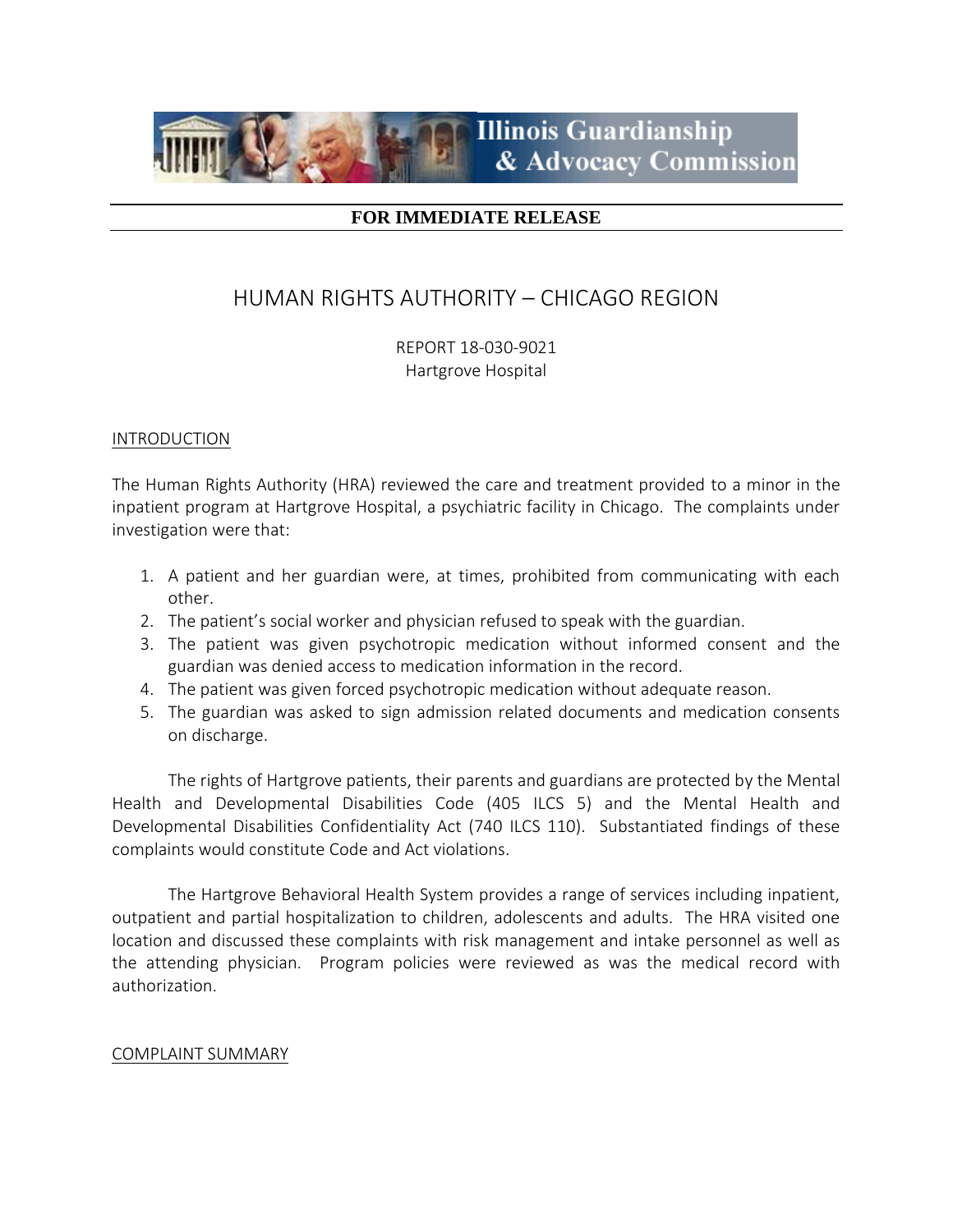It was alleged that a young patient's mother/guardian gave verbal consent for admission to Hartgrove which was over an hour away from home. The guardian was not allowed to talk to the patient by phone over the first weekend and was told to call the social worker on Monday. The patient reportedly reached the guardian on the first Sunday evening and said she was taking medications but did not know what they were, and the guardian had not been informed. On another evening the patient called to say she was forced to take Thorazine for yelling and cursing when she was not allowed to use the phone earlier in the day. The complaint further states that the guardian left messages for the social worker and physician but got no responses except to be told the physician did not talk to parents. The guardian appeared a few days later to demand the patient's release and was asked to sign a discharge request form which she did. She reportedly asked to see medication information in the record at that time and was denied, instead being told the physician would call her. The physician never did. Discharge occurred on the following Monday, and on arrival they had her sign admission documents including rights and releases. She agreed to sign all except for medication consents.

#### FINDINGS

## *1. The patient and her mother/guardian were, at times, prohibited from communicating with each other.*

### *2. The patient's social worker and physician refused to speak with the patient's guardian.*

The chart revealed the sixteen-year-old's admission to Hartgrove on Friday, November 17, 2017 following a SASS (Screening, Assessment and Support Services) evaluation in her hometown some eighty miles away. There was nothing by way of nursing, social work, psychiatry or restriction documentation to suggest that she was not allowed to use the phone at any time to call out or receive calls or that she or her guardian complained of not being able to call, only several references through the ten-day stay to phone use between the two and whether the conversations had positive or negative effects.

The physician said that he knew of no reason to restrict the patient from the phone or from reaching her mother and vice versa. He could recall no instance when she was prohibited from calling anyone or from receiving calls. He said he saw the patient for the first time on rounds early in her hospitalization and nothing related was brought up. The other staff in our interviews were also unaware of any phone restriction.

A couple social work entries showed their efforts to reach the guardian. The first was an initial behavioral assessment where the writer noted her phone conversation with the guardian on the first Monday, the 20<sup>th</sup>, regarding the patient's situation and plan of care. The second notation came from an assigned social worker who left the guardian a message to call him on Wednesday, the 22<sup>nd</sup>, and a subsequent note about the return call shortly after which stated the guardian was angry about the lack of communication and that the social worker informed the physician who would contact the guardian. And for the physician, one of six psychiatric progress notes included in the record mentioned a call from the guardian on Thursday, the 23<sup>rd</sup>. The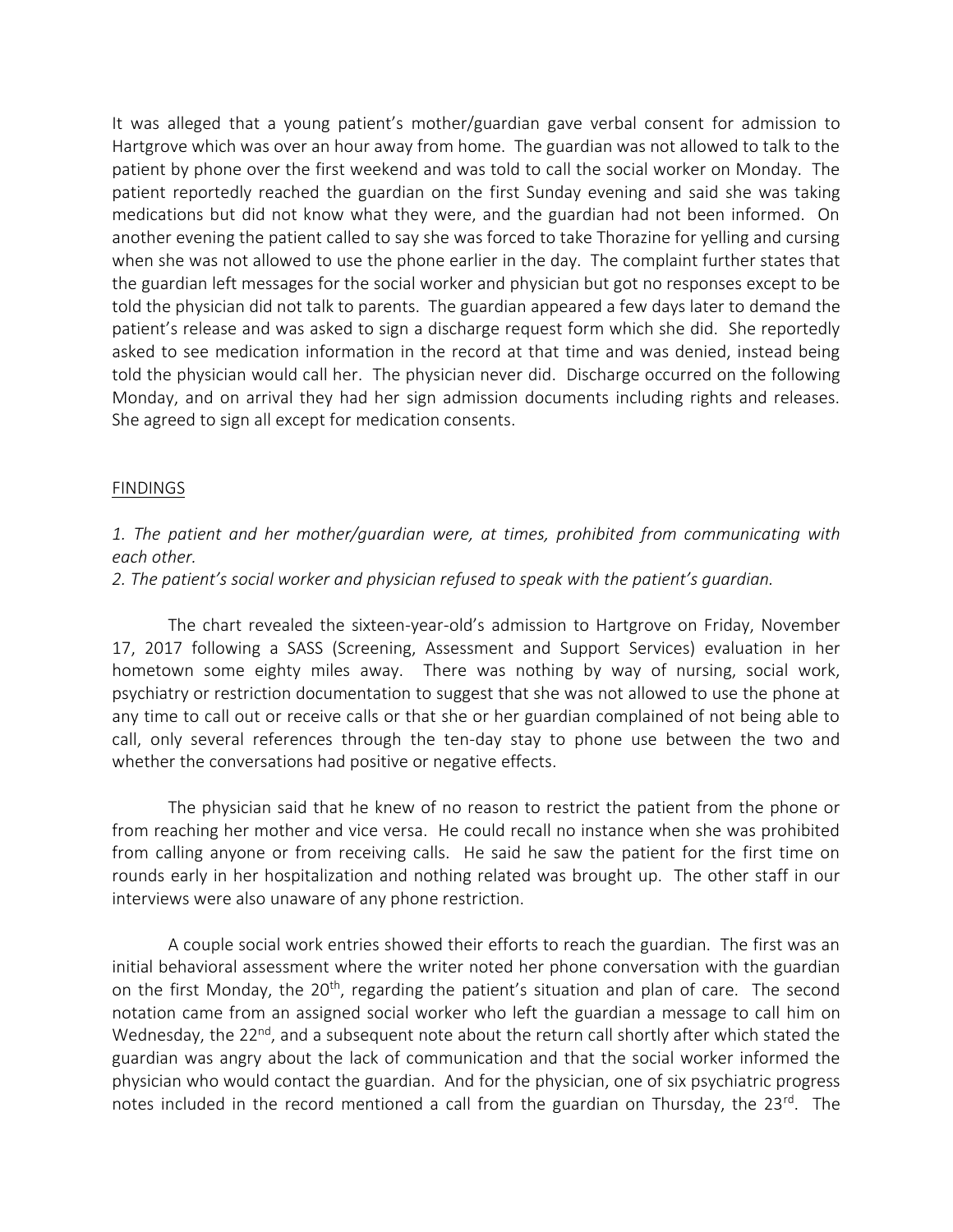physician wrote that the guardian had called that day and requested discharge but was advised against it because of the patient's continuing suicidal ideation. There were no other documented attempts at communication with the guardian.

The social worker provided a written statement to the HRA in which he stated, in summary, that in addition to his conversation with the guardian on the  $22^{nd}$ , he made multiple attempts to contact her without success. When they did speak, she just yelled at him and wanted to discuss nothing but discharge. Regarding his own contact with the guardian, the physician remembered that this was a difficult case in that they could not get her to come in and he tried reaching her every day, leaving messages. An emergency services worker who leads the intake/admission process at the hospital confirmed that they had a hard time getting the guardian to come in as well.

#### **CONCLUSION**

Hartgrove policy states that recipient rights will be distributed and applied to patients and guardians in compliance with the Mental Health Code. The Code calls for every recipient to be provided with unimpeded, private and uncensored communication with persons of his or her choice, including by telephone, which can only be restricted to prevent harm, harassment or intimidation (405 ILCS 5/2-103). Guardians are always afforded participation in treatment planning and decision-making (405 ILCS 5/2-102), which naturally involves conferring with social workers and physicians.

It is possible that the patient and her guardian were not allowed to talk on the phone over the first weekend but there is no evidence of it either by record or staff recollection, so the complaint is unsubstantiated. While the staff assured us that the guardian was difficult to reach and convince to appear at the hospital, the first social worker spoke with her on the first business day and, according to the documentation, talked at length about the patient's needs and treatment course. There was one reference from the second social worker having talked with the guardian on the third business day and one reference from the physician on the fourth business day about the guardian calling to discuss discharge. A rights violation is unsubstantiated. It is troubling however, that none of their "multiple attempts" and tries to "call her every day, leaving messages" were documented.

#### SUGGESTIONS

Hartgrove managers should look into whether there are rogue staff members on weekend shifts who needlessly keep patients and families from phone communication.

All treatment team personnel should be reminded to thoroughly document each and every attempt to reach guardians, particularly when they are chronically absent.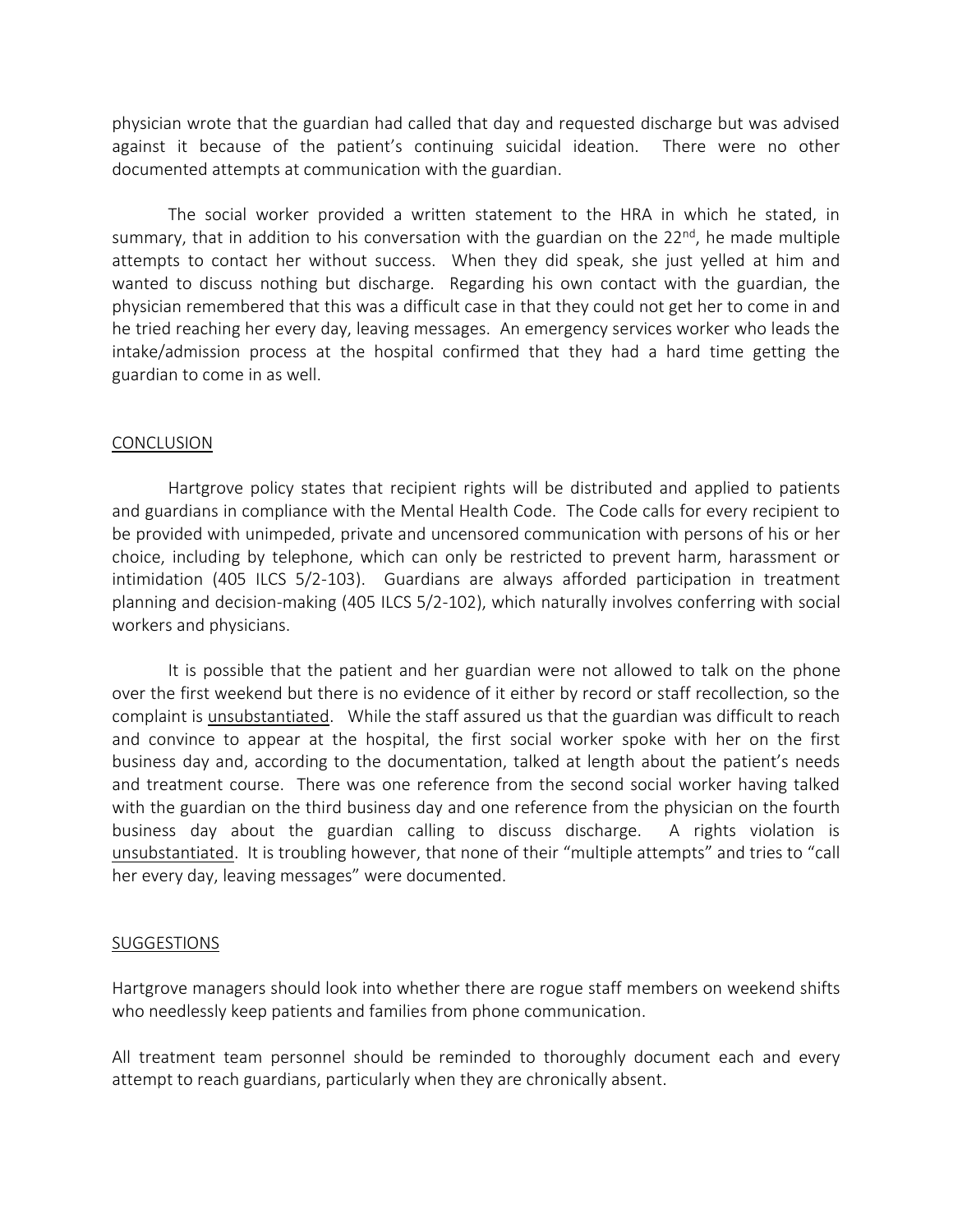#### FINDINGS

*3. The patient was given psychotropic medication without informed consent and the guardian was denied access to medication information in the record. 4. The patient was given forced psychotropic medication without adequate reason.*

According to orders and administration records, Latuda, Lexapro and Depakote were started and given on the first full day, Saturday, the 18<sup>th</sup>. Informed consent forms showed that "phone consent" was obtained from the guardian that morning, which was verified by two nurses' signatures. It also confirmed that verbal information about the medications were explained, however the section where it requires a psychiatrist or advanced practice nurse to discuss the medication even if nurses obtain consent was left blank for all three. Corresponding medication education sheets for all three verified patient teaching by nurses, but only through verbal methods. There was nothing to indicate whether written drug information was shared with and/or forwarded to either the patient or her guardian.

The physician explained that in general, written drug information is shared immediately with patients and on discharge with guardians, but sooner if they are available. Asked why the consent form's signature sections for physician education was left blank, he said that "some things didn't get done." Neither he nor the other staff interviewed could say whether drug materials were ever provided in this case.

The record referred to the guardian's visit at the hospital on the evening of the 22<sup>nd</sup>, by her signature on a discharge request form and an evening nursing shift note that stated the patient and guardian had some time together. This was the guardian's only appearance per the record other than the day of discharge to collect the patient, and nothing related to any request to see the record or to get drug information was noted. No one in our interviews had knowledge of any such request from the guardian.

A one-time dose of Olanzapine was given by mouth on the  $26<sup>th</sup>$  for agitation as revealed in the chart. Thorazine was never given. Nursing entries surrounding the administration described the patient's anxiety, perseveration and otherwise isolative behavior; there was nothing mentioned about a need to prevent physical harm or that the medication was forced on her.

The physician said he remembered providing a phone order to the nurses who said the patient was having a hard time calming down. He verified the by-mouth route as opposed to an injection and did not think there was any struggle with the patient in taking it.

#### CONCLUSION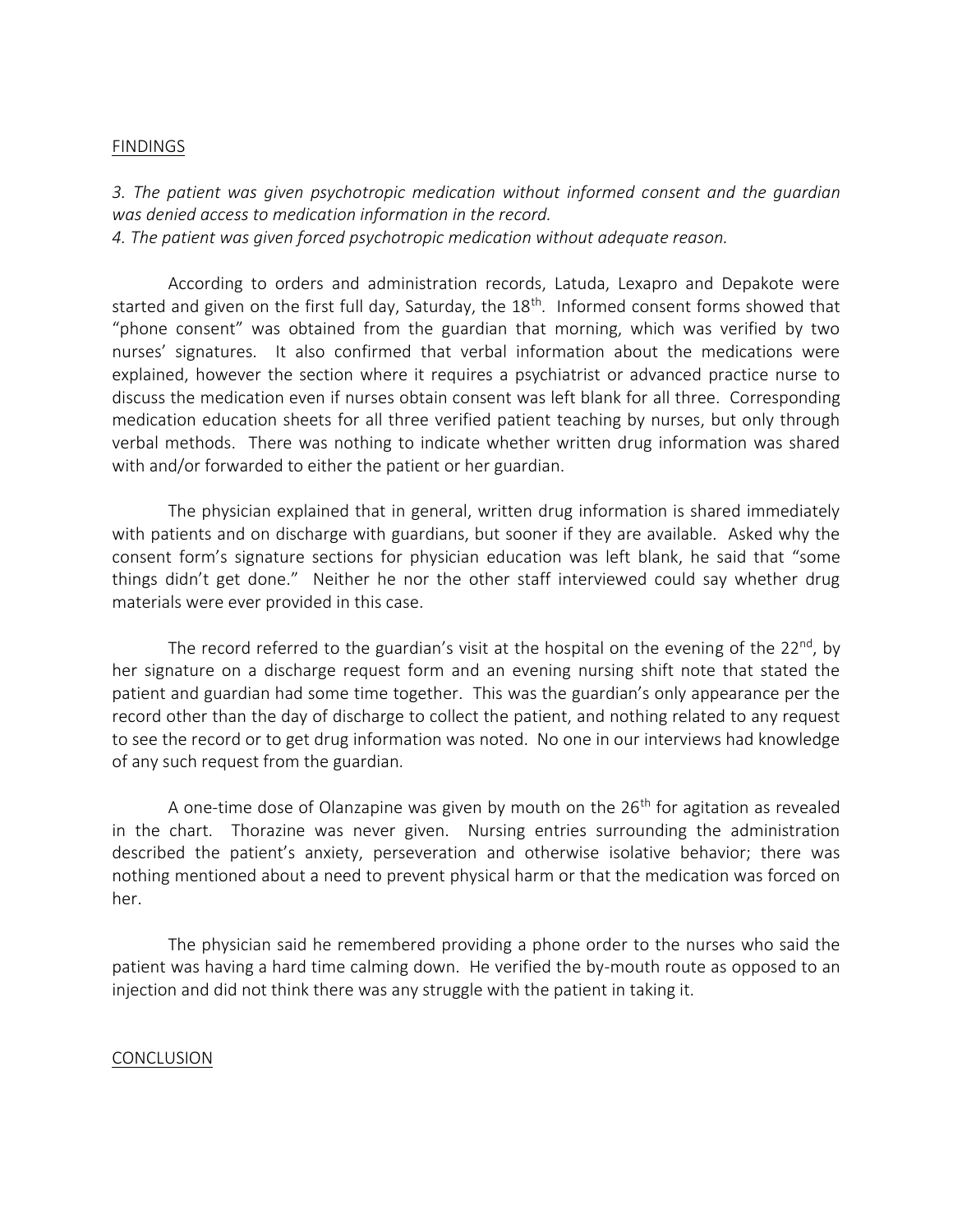Hartgrove policy states that a parent or guardian will provide informed consent for minors. Under necessary conditions for informed consent: "1. The patient (or parent or guardian) has the capacity to give an informed consent. The attending psychiatrist may determine if a patient has the decisional capacity necessary to provide informed consent." The policy also outlines steps for obtaining treatment consent from absent parents, but nowhere does it ensure that written drug information is provided or sent to them. An emergency exception is noted in the policy as well, but only states that it is for when delay of treatment may result in harm.

The Code meanwhile, calls for written drug information to be provided to patients before treatment is started and the same written drug information to be given to their substitute decision makers (405 ILCS 5/2-102 a-5). An adult has the right to refuse treatment, including medications, in which case shall not be given unless necessary to prevent serious and imminent physical harm and no less restrictive alternative is necessary (405 ILCS 5/2-107). Under the Confidentiality Act, those who may copy and inspect records, upon request, include "…the parent or guardian of a recipient who is at least 12 but under 18 years, if the recipient is informed and does not object or if the therapist does not find that there are compelling reasons for denying the access. …. Nothing in this paragraph is intended to prohibit the parent or guardian…from requesting and receiving the following information: current physical and mental condition, diagnosis, treatment needs, services provided, and services needed, including medication…." (740 ILCS 110/4).

In this case the prescribing psychiatrist failed to meet with the patient to discuss medications, according to the consent forms. Moreover, written drug information was not provided to the patient or the guardian at the time the medications were proposed, which is a must if any patient or guardian is to be adequately informed. A rights violation is substantiated. Recently issued HRA Case #18-030-9014 cites the same finding at Hartgrove, and the hospital's pending response can satisfy this recommendation if satisfactory. There is simply no information or evidence to verify whether the guardian's alleged request for record information was ever given and denied. Although the complaint is not discredited, it remains unsubstantiated. The HRA contends that a sixteen-year-old patient's views of treatment and choice should be respected as well. One unscheduled medication was given by a phone order to help the patient calm down, but there was no documented indication that the dose was forced over her objections. The complaint that she was given forced medications is unsubstantiated.

#### RECOMMENDATION

-Require appropriate staff to forward written drug information to absent guardians and document completion in the record and according to policy requirements cited in the next section of this report.

-Revise consent policies to include the Code's mandate to provide written drug information.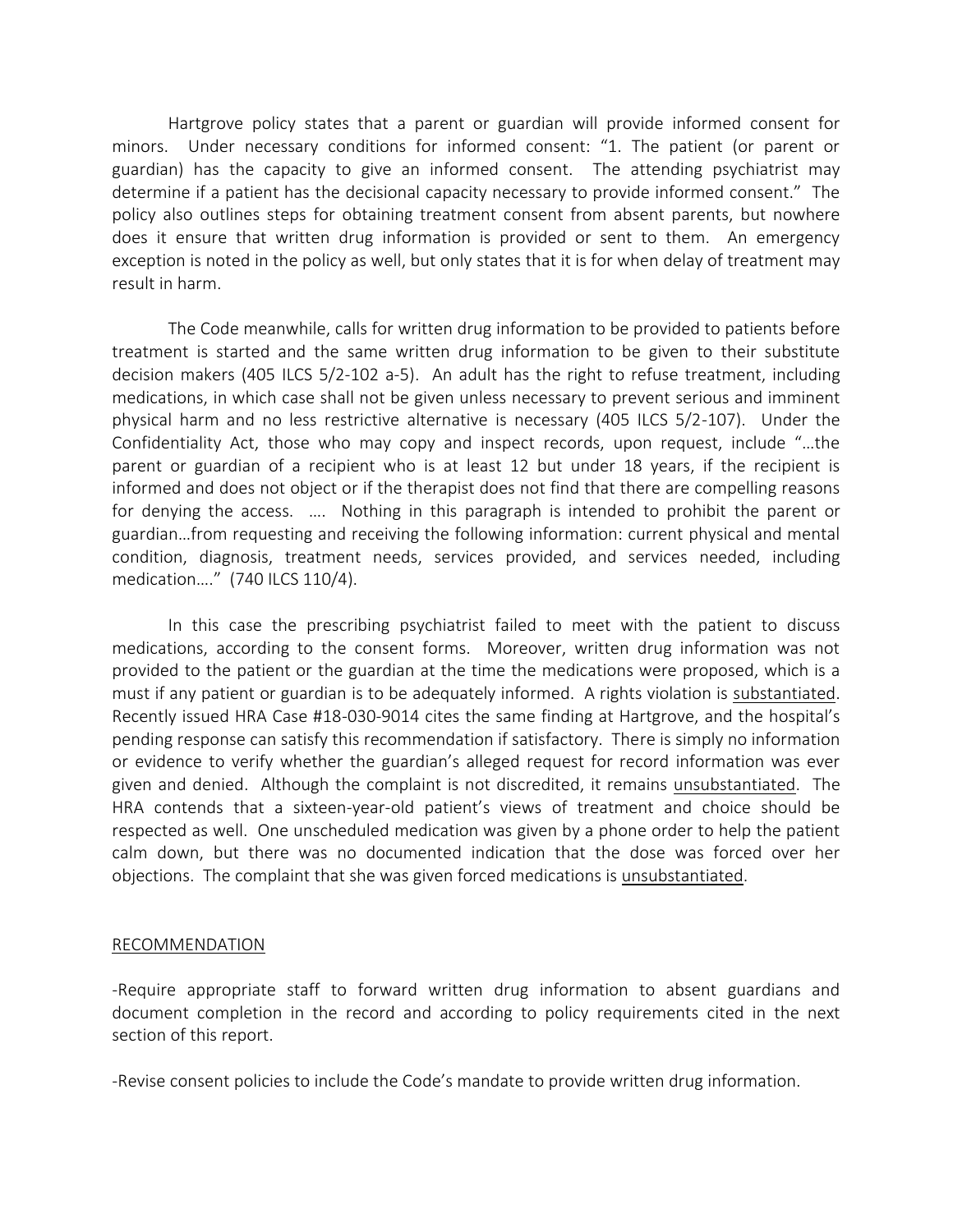#### SUGGESTIONS

-Hartgrove's informed consent policy states that the attending psychiatrist *may* determine if a patient has the decisional capacity to provide consent. The Mental Health Code states meanwhile that the physician *shall* determine and state in writing whether the patient has decisional capacity. The HRA suggests that the policy wording be revised to reflect the Code's intention to always determine and document decisional capacity for adult patients (405 ILCS 5/2- 102a-5).

-The policy should also be revised to include the Code's only standard for emergency medications: "…to prevent serious and imminent physical harm and no less restrictive alternative is available." (405 ILCS 5/2-107).

-Managers should meet with physicians and nurses to be sure that the stated practice of sharing written drug information with guardians on discharge is not the actual practice.

#### FINDINGS

*5. The patient's guardian was asked to sign admission related documents and medication consents on discharge.*

The record contained an application by an adult for a minor's admission, a universal consent to examination and treatment form, a rights of individuals receiving services form, a consent for medical screening and a notice of privacy practices that all listed "vc", or verbal consent by the guardian, dated the  $17<sup>th</sup>$ , day of admission. All but the latter two included the guardian's added signature, which the staff we interviewed verified was on the day of the patient's discharge, November 27. The actual signature date was not added.

The staff described how difficult it was to get the guardian to come to the facility for a family counseling session or to complete required documents. Emergency services staff in particular said that sometimes they have no choice but to enter verbal consents, and they do try to arrange for a parent or guardian visit to complete the documents with signatures. They typically notify the receptionist or operator of when they might come and then have the materials ready.

#### CONCLUSION

A section of Hartgrove's informed consent policy entitled, Procedure for Informed Consent during Admission, states that admission paperwork and informed consent documentation are filed in the patient's record. "In the event a guardian is unable to be present for admission, additional steps are taken to secure the guardian's consent for admission and treatment. 1. Emergency Services [intake] staff will secure verbal consent (via phone) for